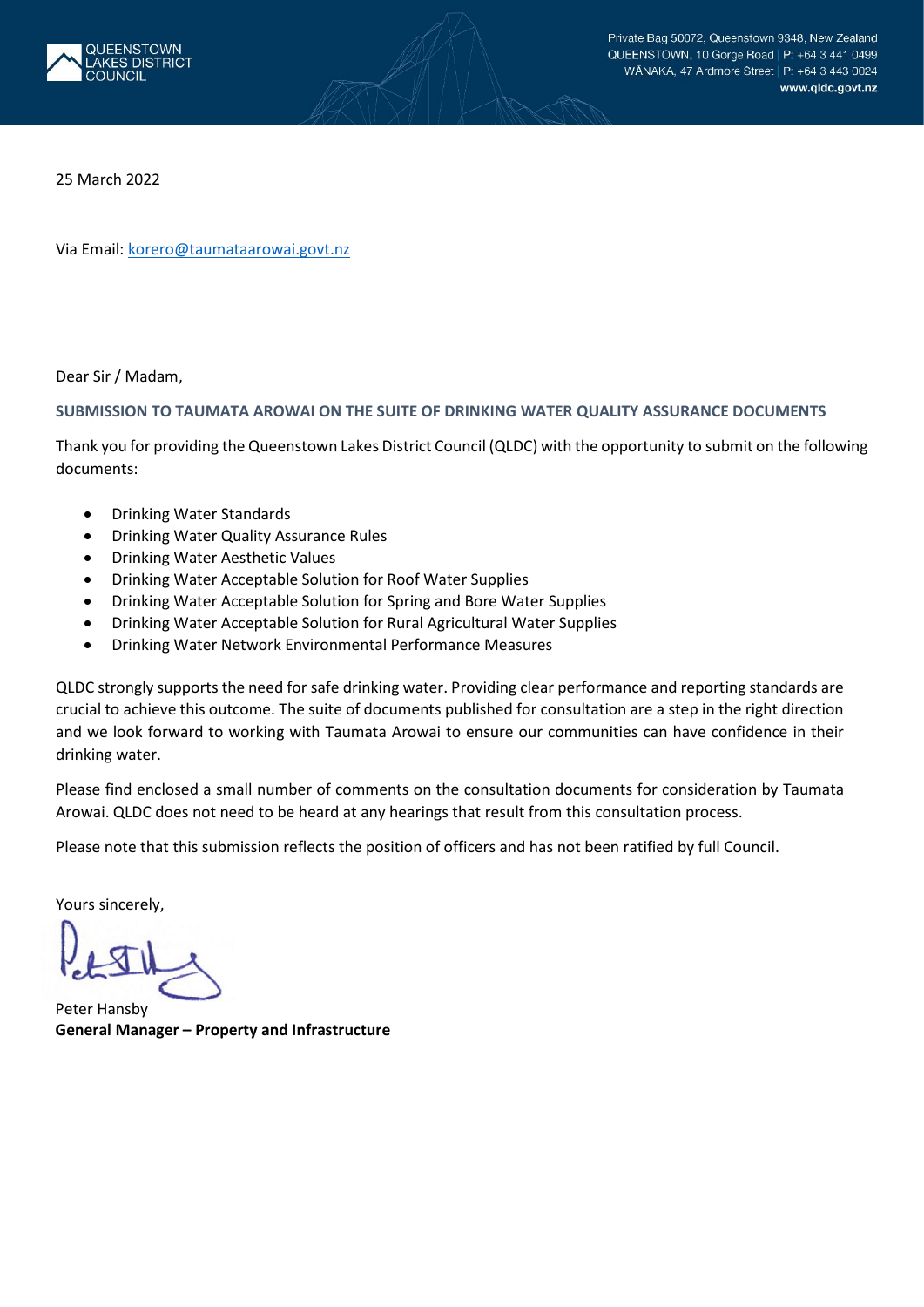#### **1. BACKGROUND**

Queenstown Lakes District Council (QLDC) provides drinking water to our communities through eleven water supply schemes. Water is sourced from a variety of high quality lake and ground water sources, treated in one of our fourteen treatment plants, and reticulated to our customers through a piped network of more than 700 kilometres.

QLDC has extensive investment planned in the current ten year plan to ensure that the safe drinking water can be provided to our communities now and into the future. QLDC acknowledge that a number of our water supplies do not provide a protozoa barrier as required by both the current Drinking Water Standards and the proposed Quality Assurance Rules, and reiterate our commitment to achieving full compliance as quickly as possible through our planned investment interventions.

## **2. SUBMISSION TO TAUMATA AROWAI ON THE PROPOSED DRINKING WATER STANDARDS**

The Queenstown Lakes District Council (QLDC) supports the Maximum Acceptable Values (MAV) proposed in the Drinking Water Standards.

The standards state that 'All consumers on a supply should receive water that meets these standards; therefore the standards must be met at all points in a water system after treatment'. QLDC supports this statement, but believes it should be acknowledged that the water supplier cannot influence the quality of the water downstream of the point of supply (the point where the pipework becomes the responsibility of the property owner or occupier). Accordingly, all quality testing for the purpose of demonstrating compliance should be completed on the supplier's network, not from within customers' taps.

#### **3. SUBMISSION TO TAUMATA AROWAI ON THE PROPOSED QUALITY ASSURANCE RULES**

In general QLDC supports the Quality Assurance Rules proposed, however, there are a small number of technical aspects of the rules and their implications that QLDC would like to bring to the attention of Taumata Arowai:

- 2.1 Section 3.1 assumed typo ' Source Water 2Rules'
- 2.2 Section 10.8.3, S3.4 sets out a requirement to undertake additional monitoring during severe or extreme weather events and immediately after the event finishes, but does not provide any guidance around what the expectations of this 'additional monitoring' are. This is too vague and should either be removed (to be covered in the water safety plan) or the expectations explicitly stated.
- 2.3 Section 10.8.3, S3.6 guidance should be provided to help ensure consistent classification of cyanobacteria risk across water suppliers.
- 2.4 Section 10.8.3, Table 15 the continuous measurement of conductivity will require the installation of new instrumentation at all of the district's supplies. QLDC request that Taumata Arowai consider a transitional period of at least six months from the rules being finalised, to allow water suppliers to prepare themselves for any new requirements included in the rules.
- 2.5 Section 10.9.1, Table 19 the continuous measurement of ultraviolet transmittance (UVT) will require the installation of new instrumentation at some treatment plants. QLDC request that Taumata Arowai consider a transitional period of at least six months from the rules being